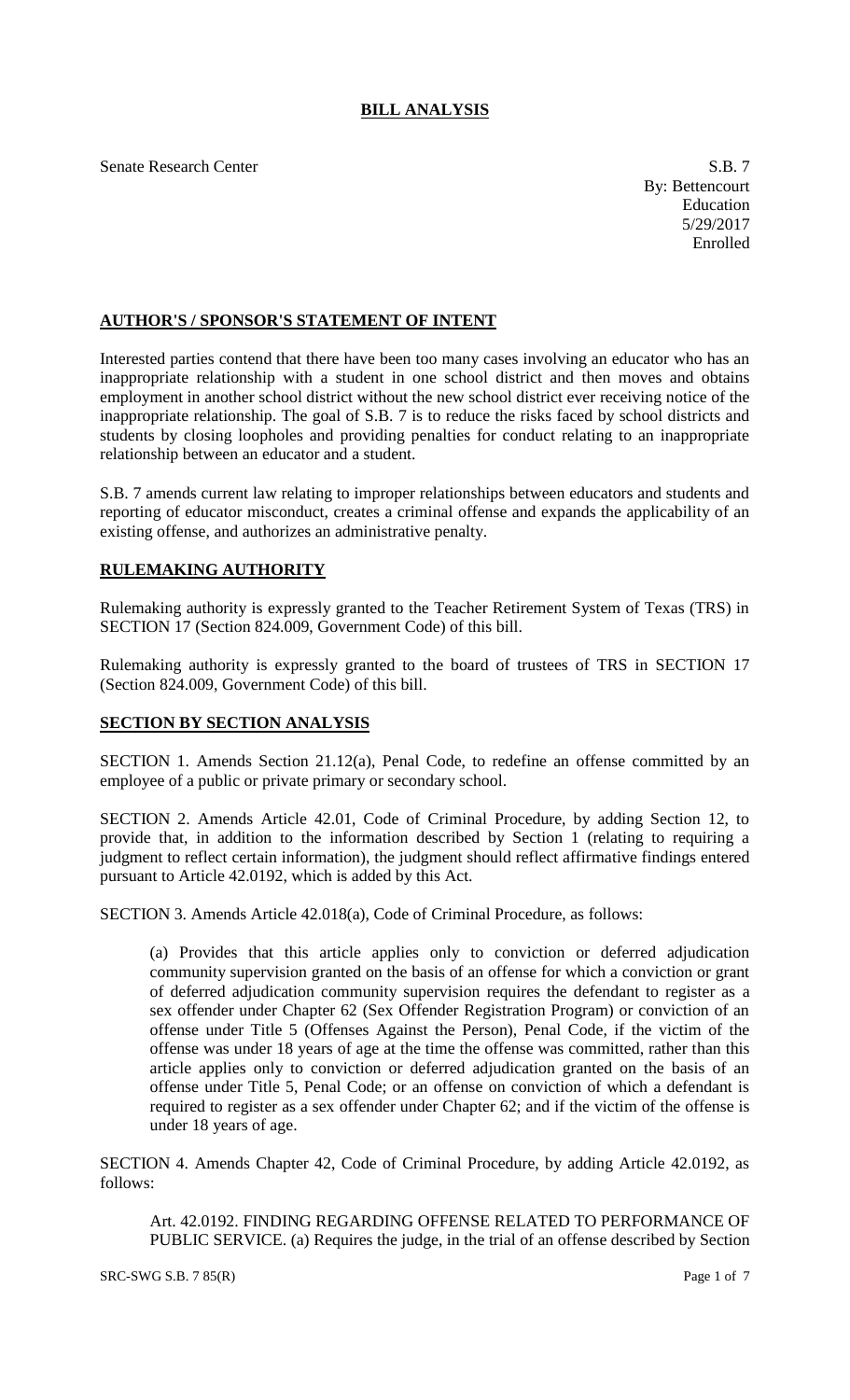824.009, Government Code, which is added by this Act, to make an affirmative finding of fact and enter the affirmative finding in the judgment in the case if the judge determines that the offense committed was related to the defendant's employment described by Section 824.009(b), Government Code, while a member of the Teacher Retirement System of Texas (TRS).

(b) Requires a judge who makes the affirmative finding described by this article to make the determination and provide the notice required by Section 824.009(1), Government Code, as applicable.

SECTION 5. Amends Section 21.006, Education Code, by amending Subsections (b), (b-1), (c), (e), and (f) and adding Subsections  $(b-2)$ ,  $(c-1)$ ,  $(i)$ , and  $(i)$ , as follows:

(b) Requires the superintendent or director of a school district, district of innovation, open enrollment charter school (charter school), regional education service center (RESC), or shared services arrangement (SSA) to notify the State Board for Educator Certification (SBEC) if:

(1) an educator employed by or seeking employment by the school district, district of innovation, charter school, RESC, or SSA has a criminal record and the school district, district of innovation, charter school, RESC, or SSA obtained information about the educator's criminal record in a certain manner;

(2) an educator's employment was terminated and there is evidence that the educator committed certain violations, rather than the educator's employment was terminated based on evidence that the educator committed certain violations. Makes conforming changes;

(3) and (4) makes no changes to these subdivisions.

(b-1) Requires a superintendent or director of a school district, district of innovation, charter school, RESC, or SSA to complete an investigation of an educator that involves, rather than is based on, evidence that the educator may have engaged in misconduct, despite the educator's resignation from employment before completion of the investigation. Makes conforming and nonsubstantive changes.

(b-2) Requires the principal of a school district, district of innovation, or charter school campus to notify the superintendent or director of the school district, district of innovation, or charter school not later than the seventh business day after a certain date.

(c) Requires the superintendent or director to notify SBEC by filing a report with SBEC not later than the seventh business day after the date the superintendent or director receives a report from a principal under Subsection (b-2) or knew about an educator's termination of employment or resignation following an alleged incident of misconduct described by Subsection (b) or an employee's criminal record under Subsection (b)(1), rather than requires the superintendent or director to notify SBEC by filing a report with SBEC not later than the seventh day after the date the superintendent or director knew about an employee's criminal record under Subsection (b)(1) or a termination of employment or resignation following an alleged incident of misconduct described by Subsection (b).

(c-1) Requires that the report under Subsection (c) be in writing and in a form prescribed by SBEC.

(e) Provides that a superintendent, director, or principal of a school district, district of innovation, charter school, RESC, or SSA who in good faith and while acting in an official capacity files a report with SBEC under this section (Requirement to Report Misconduct) or communicates with another superintendent, director, or principal concerning an educator's criminal record or alleged incident of misconduct is immune from civil or criminal liability that might otherwise be incurred or imposed, rather than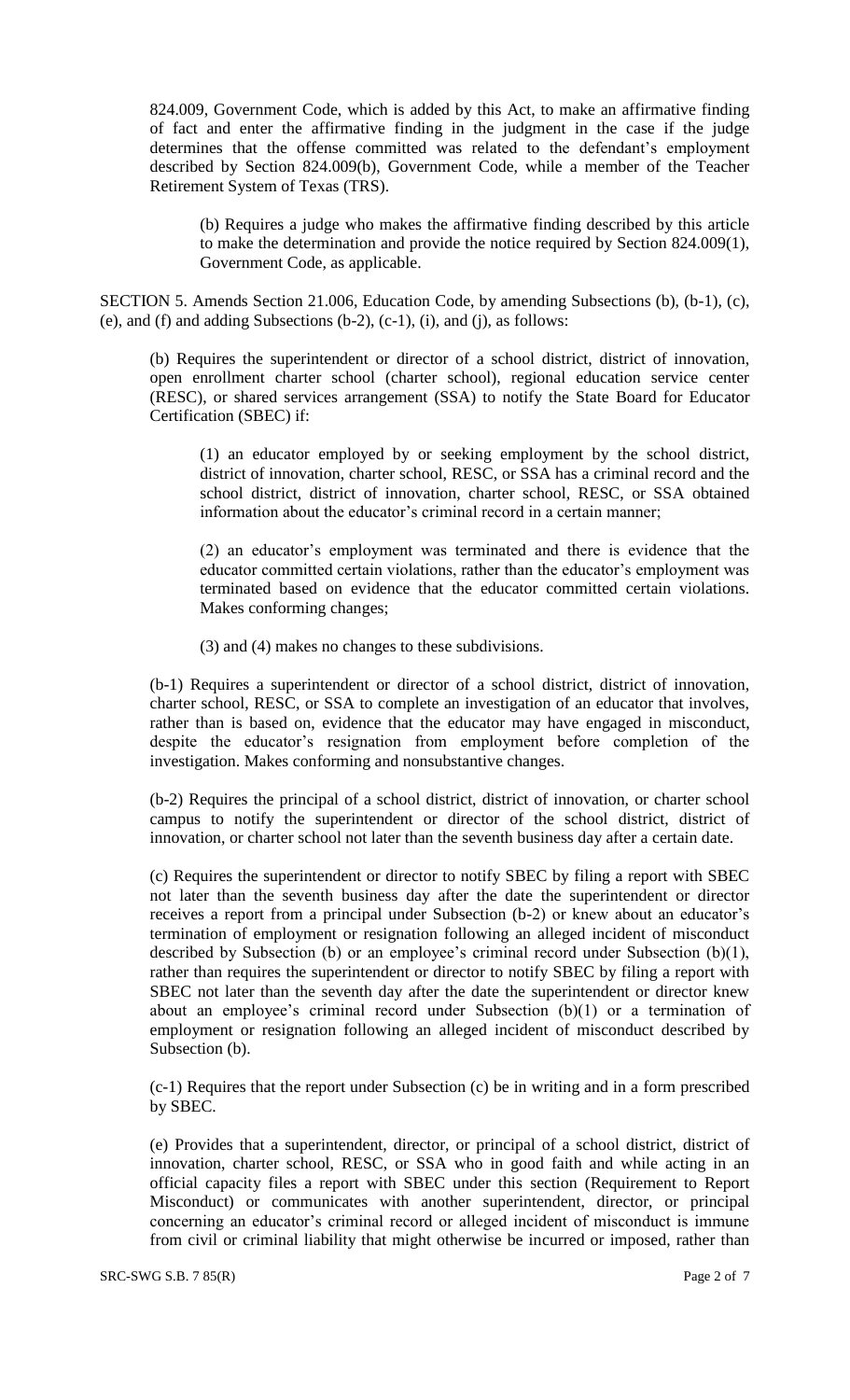provides that a superintendent or director who in good faith and while acting in an official capacity files a report with SBEC under this section is immune from civil or criminal liability that might otherwise be incurred or imposed.

(f) Requires SBEC to determine whether to impose sanctions, including an administrative penalty under Subsection (i), against a principal who fails to provide notification to a superintendent or director in violation of Subsection (b-2) or against a superintendent or director who fails to file a report in violation of Subsection (c), rather than requires SBEC to determine whether to impose sanctions against a superintendent or director who fails to file a report in violation of Subsection (c).

(i) Authorizes SBEC, if an educator serving as a superintendent or director fails to take certain required actions, to impose on the educator an administrative penalty of not less than \$500 and not more than \$10,000. Prohibits SBEC from renewing the certification of an educator against whom an administrative penalty is imposed under this subsection until the penalty is paid.

(j) Provides that a superintendent or director required to file a report under Subsection (c) commits an offense if the superintendent or director fails to file the report by the required date with intent to conceal an educator's criminal record or alleged incident of misconduct. Provides that a principal required to notify a superintendent or director about an educator's criminal record or alleged incident of misconduct commits an offense if the principal fails to provide the notice by the required date with intent to conceal an educator's criminal record or alleged incident of misconduct. Provides that an offense under this subsection is a state jail felony.

SECTION 6. Amends Subchapter A, Chapter 21, Education Code, by adding Section 21.0061, as follows:

Sec. 21.0061. NOTICE TO PARENT OR GUARDIAN ABOUT EDUCATOR MISCONDUCT. (a) Requires the board of trustees (board) or governing body of a school district, district of innovation, charter school, RESC, or SSA to adopt a policy under which notice is provided to the parent or guardian of a student with whom an educator is alleged to have engaged in misconduct described by Section 21.006(b)(2)(A) (relating to abuse or unlawful acts with a student or minor by an educator) or (A-1) (relating to an educator's involvement in a romantic relationship or solicitation or engagement in sexual contact with a student or minor) informing the parent or guardian of certain information.

(b) Requires that the required policy require that information specified by Subsection (a)(1) (relating to informing the parent or guardian that the alleged misconduct occurred) be provided as soon as feasible after the employing entity becomes aware that alleged misconduct may have occurred.

SECTION 7. Amends Subchapter A, Chapter 21, Education Code, by adding Section 21.009, as follows:

Sec. 21.009. PRE-EMPLOYMENT AFFIDAVIT. (a) Requires that an applicant for a certain position with a school district, district of innovation, charter school, RESC, or SSA submit, using a form adopted by the Texas Education Agency (TEA), a preemployment affidavit disclosing whether the applicant has ever been charged with, adjudicated for, or convicted of having an inappropriate relationship with a minor.

(b) Requires that an applicant who answers affirmatively concerning an inappropriate relationship with a minor disclose in the affidavit all relevant facts pertaining to the charge, adjudication, or conviction, including, for a charge, whether the charge was determined to be true or false.

(c) Provides that an applicant is not precluded from being employed based on a disclosed charge if the employing entity determines based on the information disclosed in the affidavit that the charge was false.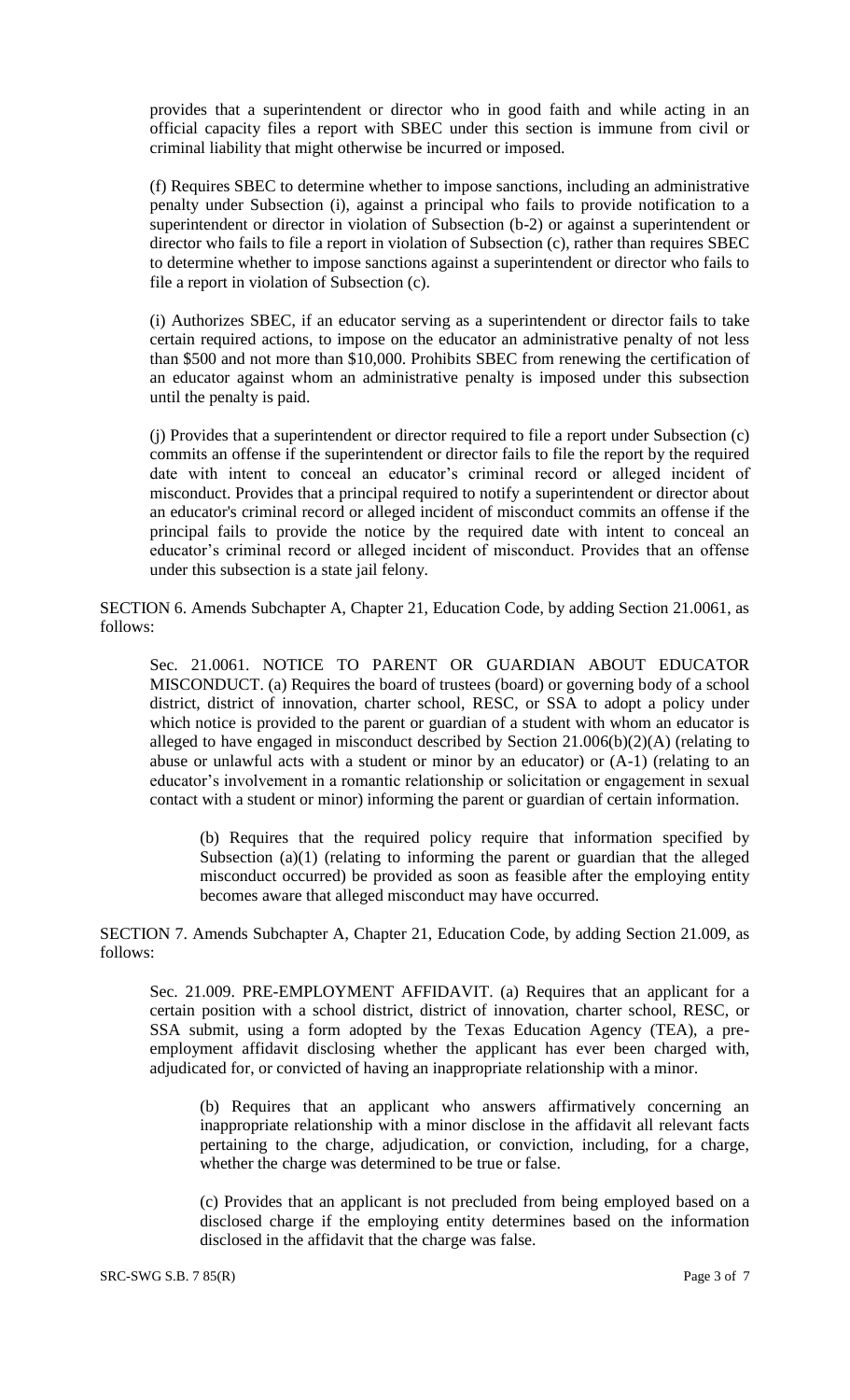(d) Provides that a determination that an employee failed to disclose information required to be disclosed by an affidavit is grounds for termination of employment.

(e) Authorizes SBEC to revoke the certificate of an administrator if SBEC determines it is reasonable to believe that the administrator employed an applicant for a certain position despite being aware that the applicant had been adjudicated for or convicted of having an inappropriate relationship with a minor.

SECTION 8. Amends Section 21.044(g), Education Code, as follows:

(g) Requires that each educator preparation program provide information regarding, among certain other topics, appropriate relationships, boundaries, and communications between educators and students. Makes nonsubstantive changes.

SECTION 9. Amends Sections 21.054(d) and (e), Education Code, as follows:

(d) Requires that the continuing education requirements for a classroom teacher include instruction regarding, among certain other topics, understanding appropriate relationships, boundaries, and communications between educators and students.

(e) Requires that the continuing education requirements for a principal include instruction regarding, among certain other topics, preventing, recognizing, and reporting any sexual conduct between an educator and student that is prohibited under Section 21.12 (Improper Relationship Between Educator and Student), Penal Code, or for which reporting is required under Section 21.006 of this code.

SECTION 10. Amends the heading to Section 21.058, Education Code, to read as follows:

Sec. 21.058. REVOCATION OF CERTIFICATE AND TERMINATION OF EMPLOYMENT BASED ON CONVICTION OF OR PLACEMENT ON DEFERRED ADJUDICATION COMMUNITY SUPERVISION FOR CERTAIN OFFENSES.

SECTION 11. Amends Sections 21.058(a), (b), (c), (c-1), and (c-2), Education Code, as follows:

(a) Provides that certain procedures apply only to conviction of or placement on deferred adjudication community supervision for an offense for which a defendant is required to register as a sex offender under Chapter 62, Code of Criminal Procedure, or to conviction of a felony offense under Title 5, Penal Code, if the victim of the offense was under 18 years of age at the time the offense was committed. Deletes existing text providing that certain procedures apply only to conviction of a felony offense under Title 5, Penal Code, or an offense on conviction of which a defendant is required to register as a sex offender under Chapter 62, Code of Criminal Procedure; and if the victim of the offense is under 18 years of age. Makes nonsubstantive changes.

(b) Requires SBEC, notwithstanding Section 21.041(b)(7) (relating to rules that provide for certain disciplinary proceedings) and not later than the fifth day after the date SBEC receives notice under Article 42.018 (Notice Provided by Clerk of Court), Code of Criminal Procedure, of the conviction or placement on deferred adjudication community supervision of a person who holds a certificate under this subchapter (Certification of Educators), to revoke the certificate held by the person and provide to the person, to TEA, and to any school district or charter school employing the person at the time of revocation written notice of the revocation and the basis for the revocation.

(c) Requires a school district or charter school that receives notice under Subsection (b) of the revocation of a certificate issued under this subchapter to take certain actions against an employed person if the person is employed under a probationary, continuing, or term contract under this chapter (Educators), with the approval of the board or governing body or a designee of the board or governing body.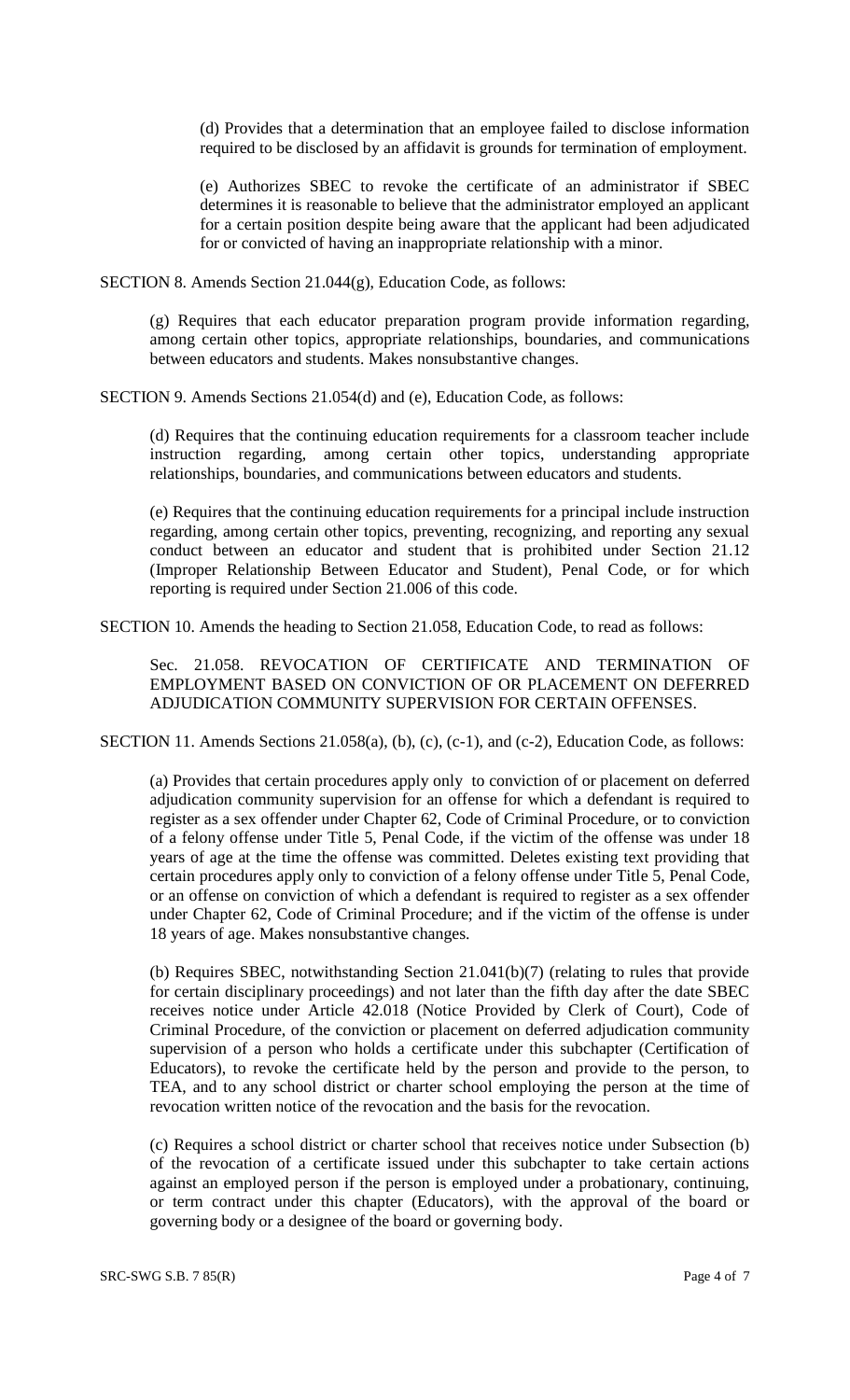(c-1) Authorizes a district or charter school to take certain actions against an employed person under certain circumstances and with the approval of the board or governing body or a designee of the board or governing body.

(c-2) Provides that a person's probationary, continuing, or term contract is void if, with the approval of the board or governing body or a designee of the board or governing body, the school district or charter school takes certain action.

SECTION 12. Amends Subchapter B, Chapter 21, Education Code, by adding Section 21.0581, as follows:

Sec. 21.0581. REVOCATION FOR ASSISTING PERSON WHO ENGAGED IN SEXUAL MISCONDUCT OBTAIN EMPLOYMENT. (a) Authorizes SBEC to suspend or revoke a certificate held by a person under this subchapter, impose other sanctions against the person, or refuse to issue a certificate to the person under this subchapter if:

> (1) the person assists another person in obtaining employment at a school district or charter school, other than by the routine transmission of administrative and personnel files; and

> (2) the person knew that the other person has previously engaged in sexual misconduct with a minor or student in violation of the law.

(b) Authorizes the commissioner of education (commissioner) to require a school district to revoke or decline to issue a school district teaching permit under Section 21.055 (School District Teaching Permit) issued to or requested by a person subject to SBEC action under Subsection (a).

SECTION 13. Amends Section 21.062(a), Education Code, to include the attendance of a relevant witness among certain items the commissioner is authorized to compel by subpoena during an investigation of an educator for an alleged incident of misconduct.

SECTION 14. Amends Section 21.355, Education Code, by amending Subsection (a) and adding Subsections (d), (e), and (f), as follows:

(a) Provides that a document evaluating the performance of a teacher or administrator is confidential and is not subject to disclosure under Chapter 552 (Public Information), Government Code.

(d) Authorizes a school district or charter school to give TEA a document evaluating the performance of a teacher or administrator employed by the district or school for purposes of an investigation conducted by TEA.

(e) Authorizes a document provided to TEA, notwithstanding Subsection (a) and except as otherwise provided by a court order prohibiting disclosure, to be used in a disciplinary proceeding against a teacher or administrator if the document is authorized to be admitted under rules of evidence applicable to a contested case, as provided by Section 2001.081 (Rules of Evidence), Government Code.

(f) Provides that a document provided to TEA under Subsection (d) remains confidential unless the document becomes part of the record in a contested case under Chapter 2001 (Administrative Procedure), Government Code.

SECTION 15. Amends Subchapter A, Chapter 38, Education Code, by adding Section 38.027, as follows:

Sec. 38.027. ELECTRONIC COMMUNICATION POLICY. (a) Defines "electronic communication."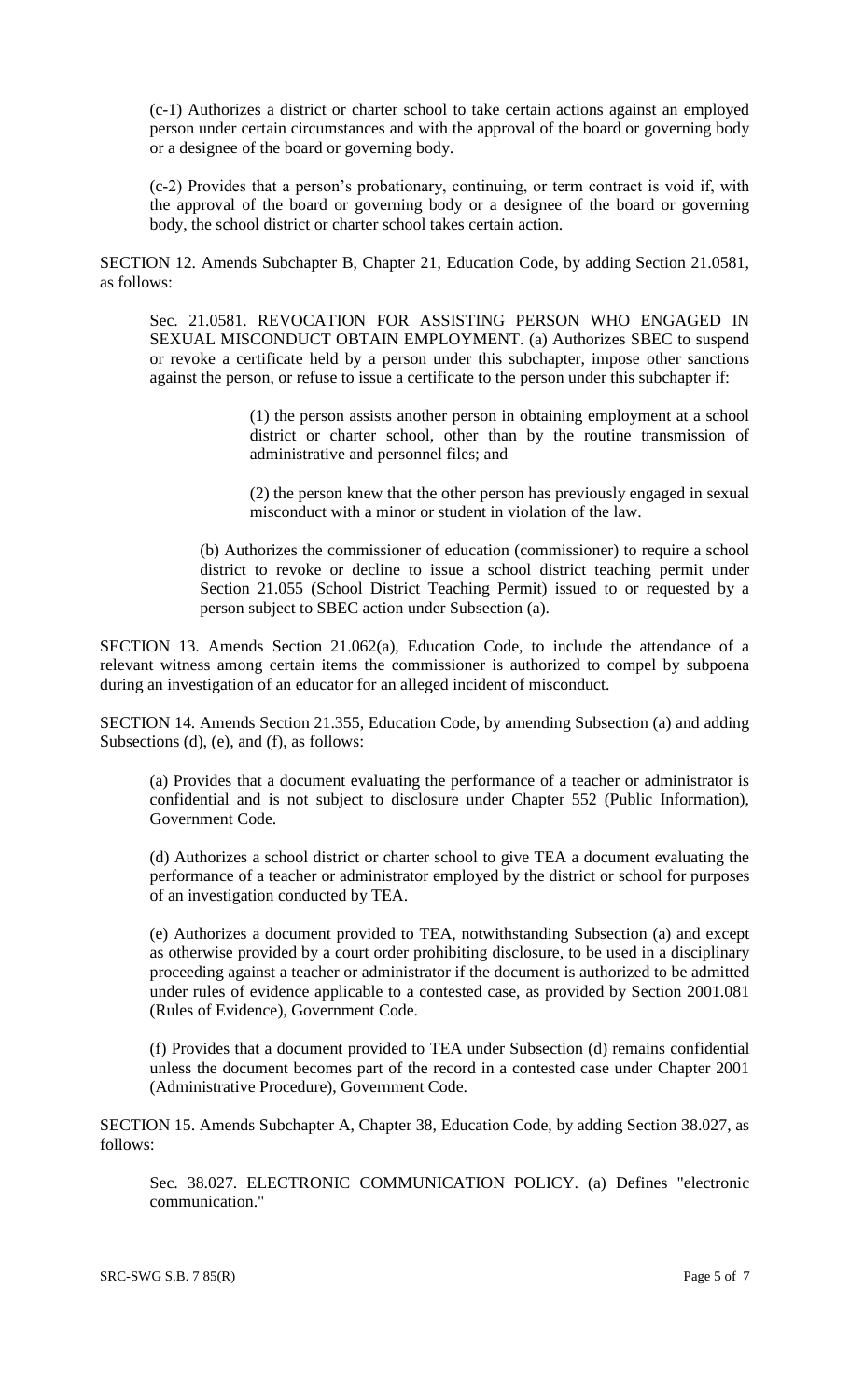(b) Requires a school district to adopt a written policy concerning electronic communications between a school employee and a student enrolled in the district.

(c) Requires that the adopted policy:

(1) include provisions designed to prevent improper electronic communications between a school employee and a student;

(2) allow a school employee to elect to not disclose to students the employee's personal telephone number or e-mail address; and

(3) include provisions instructing a school employee about the proper method for notifying appropriate local administrators about an incident in which a student engages in improper communications with the school employee.

SECTION 16. Amends Section 39.057(a), Education Code, as follows:

(a) Authorizes the commissioner to authorize special accreditation investigations to be conducted when, among certain other conditions, a school district for any reason fails to produce, at the request of TEA, evidence or an investigation report relating to an educator who is under investigation by SBEC. Makes a nonsubstantive change. Redesignates existing Subdivision (15) as Subdivision (16).

SECTION 17. Amends Subchapter A, Chapter 824, Government Code, by adding Section 824.009, as follows:

Sec. 824.009. CERTAIN EMPLOYEES AND ANNUITANTS INELIGIBLE FOR RETIREMENT ANNUITY; RESUMPTION OR RESTORATION OF ELIGIBILITY. (a) Defines "qualifying felony."

(a-1) Provides that a "qualifying felony" includes any federal offense that contains elements that are substantially similar to the elements of a felony offense described in Subsection (a).

(b) Provides that this section applies only to a person who is a member or an annuitant of TRS and is or was an employee of the public school system.

(c) Provides that, except as provided by Subsection (e), a person is not eligible to receive a service retirement annuity (annuity) from TRS if the person is convicted of a qualifying felony the victim of which is a student.

(d) Requires TRS to suspend payments of an annuity to a person who is not eligible to receive an annuity under Subsection (c), as determined by TRS, on receipt by TRS of certain information.

(e) Provides that a person whose conviction is overturned on appeal or who meets the requirements for innocence under Section  $103.001(a)(2)$  (relating to providing that a person is entitled to compensation if the person meets certain criteria), Civil Practice and Remedies Code:

(1) is entitled to receive an amount equal to the accrued total of payments and interest earned on the payments withheld during the suspension period; and

(2) is authorized to resume receipt of annuity payments on payment to TRS of an amount equal to the contributions refunded to the person under Subsection (g).